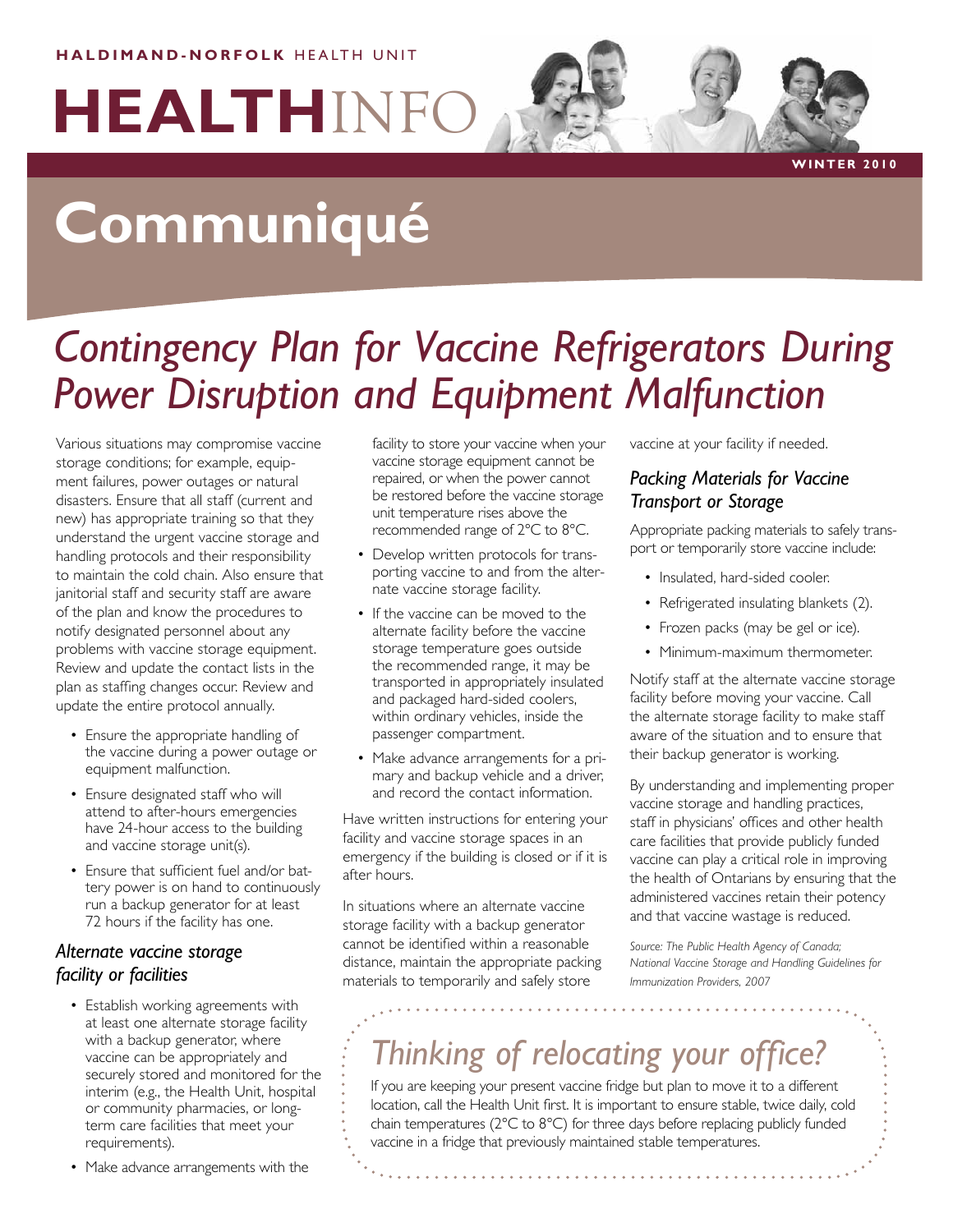# **The Importance of Cold Chain**

**Contingency planning for refrigerator malfunctions and electricity disruptions**

Vaccines are sensitive biological substances that can lose their potency and effectiveness if they are exposed to heat and/or direct sunlight or fluorescent light. For example, certain vaccines lose potency when exposed to room temperature for as little as 30 minutes or when exposed to light. Freezing damages most vaccines. Exposed vaccines can result in a reduced immune response and/or increased local reactions. The loss of vaccine potency cannot be reversed.

Each physician's office/facility should have a contingency plan for vaccine storage in the event of a refrigerator malfunction or electricity disruption. Arrangements should be made in advance with a facility that has a backup generator/power source.

#### *What do I do?* **Electricity Disruptions (localized or general)**

Record the time and internal temperature (maximum, minimum and current) of the non-functioning refrigerator (as soon as possible after the start of the electricity disruption) in the vaccine temperature log book and reset the thermometer.

#### **1. Electricity disruption of four hours or less:**

The refrigerator door should be kept closed.

• Continue to monitor the refrigerator temperature using the maximumminimum thermometer.

- Storing full water bottles in the doors and empty shelves will help maintain a more stable internal temperature for a longer period; (the aim is to keep the temperature between 2°C and 8°C).
- **2. Electricity disruption: four hours or more:**

Remove the vaccines from the nonfunctioning refrigerator. Place them in an insulated, hard-sided container that has been preconditioned. Please refer to insert, "Maintaining the vaccine Cold Chain; Preconditioning and packing Instructions for hard-sided Coolers/Vaccine transporter Packing Instructions". Follow the instructions.

• If possible, transfer the vaccines to a functioning monitored refrigerator (i.e. in a facility that has power or a backup generator). The refrigerator should be monitored with a maximum-minimum thermometer.

#### **If vaccines cannot be transported to a functioning and monitored refrigerator:**

- Keep the vaccines in the non-functioning refrigerator and place icepacks in the door and on empty shelves (if required and/or available) to help maintain temperature in the 2 to 8°C range.
- Keep the refrigerator doors closed. Opening the doors will let cool air out and warm air in.

# **Quick Tips**

#### **To help cut down on publicly funded vaccine wastage:**

- Have a contingency plan in case of a power failure.
- Consider purchasing a battery back-up power system for your vaccine fridge. Several products are available that will automatically switch over to battery back-up when there is power failure.
- Keep a minimum amount of stock on hand.
- Call the Health Unit immediately to report a break in cold chain (any time the temperature falls below 2°C or above 8°C).

### *Thinking of buying a new fridge?*

Call the Health Unit first. Before transferring vaccine to a new fridge, you must ensure that the temperatures are stable at the cold-chain level of 2°C to 8°C for one week of twice-dailyrecorded temperatures.

- Keep the ambient temperature in the office low (i.e. close window blinds) in the summer. In the winter, protect the ambient temperature from extreme cold or freezing.
- Continue to monitor and record (maximum, minimum and current) vaccine temperatures twice daily.
- Transfer the vaccines to a functioning, monitored refrigerator as soon as possible.
- Call the Health Unit for further advice. DO NOT USE OR DISCARD THE VACCINE UNTIL THE HEALTH UNIT HAS ASSESSED THE SITUATION.

#### **If the temperature is below 2°C or above 8°C:**

• Call the Health Unit immediately. All vaccines need to be assessed to determine if the vaccine potency has been affected by storage temperatures below 2°C or above 8°C during the electricity disruption.

NOTE: Insulated containers will only keep vaccines at the appropriate temperatures for a short period of time. Vaccines will need to be moved to an alternate functioning, monitored refrigerator if the primary vaccine refrigerator does not stabilize at the required 2°C to 8°C range within a couple of hours.

*Source: Ministry of Health and Long-Term Care, Ontario; Vaccine Storage and Handling Guideline, 2006.*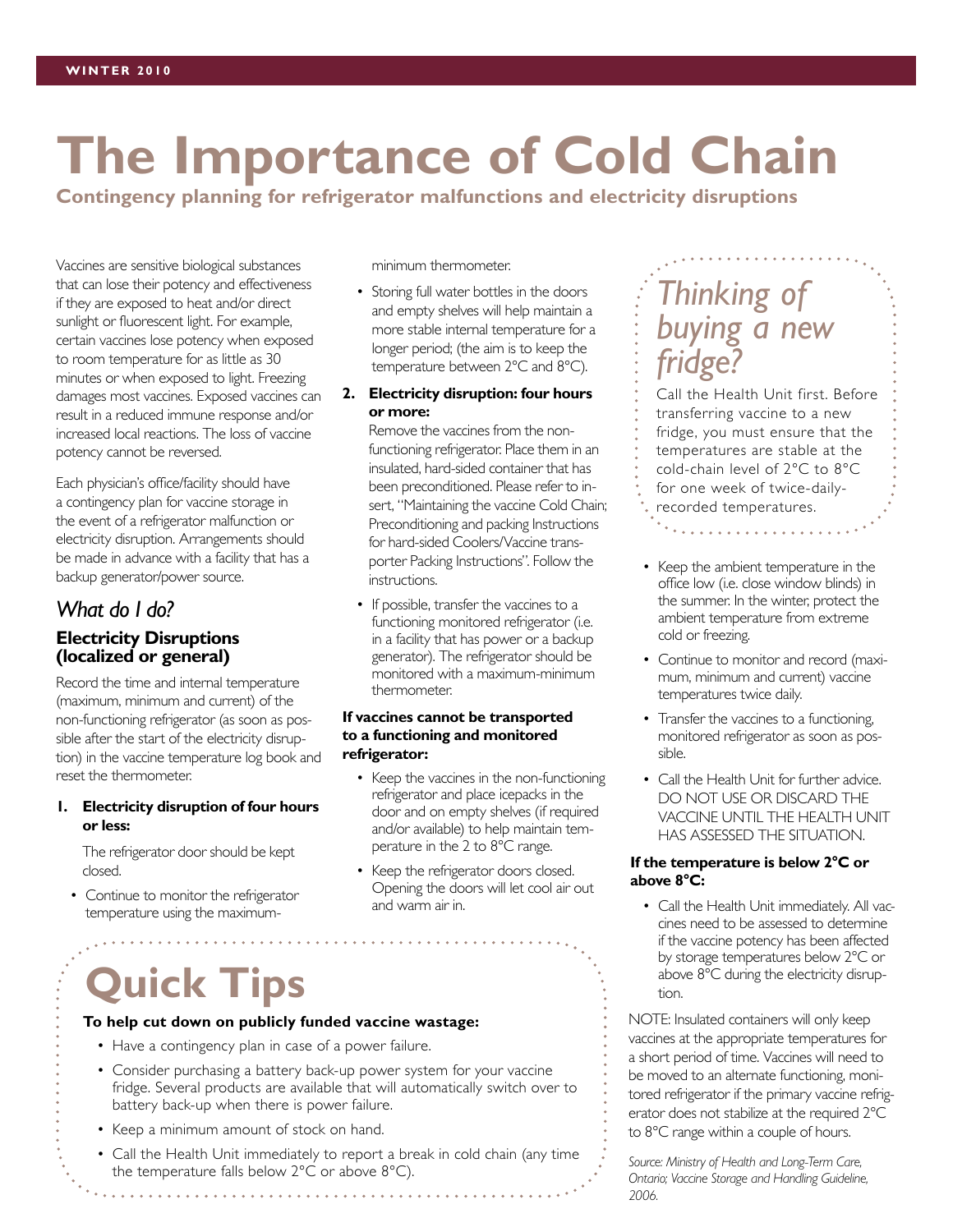# **Maintaining the Vaccine Cold Chain**

*Preconditioning and Packing Instructions for Hard-Sided Coolers*

Research has shown that a properly packed cooler for transporting vaccine can safely maintain cold chain (between 2°C and 8°C) for 1 ½ hours during transport. The Health Unit has supplied hard-sided coolers to transport vaccine from the Health Unit to physician's offices. The old blue soft-sided coolers will no longer be used. Included with the hard-sided cooler are two flexible insulating blankets, a min-max thermometer and a gel pack. Please use the following instructions to condition the cooler and pack vaccine for transport. There are different instructions for summer ( April until October) and winter (October until April). Summer configuration has a frozen gel pack on the top of the insulating blanket and the winter configuration has a chilled gel pack on top of the insulating blanket.

#### *Summer Configuration:*

#### **EQUIPMENT MUST BE PRECONDITIONED PRIOR TO USE.**

- 1. Precondition:
	- a. The cooler: Place three frozen gel packs inside the cooler for 20 minutes prior to leaving the office.
	- b. The flexible insulating blankets: Place in the refrigerator for at least two hours prior to use. Many offices store them in the fridges.
	- c. The maximum-minimum thermometer: Place in refrigerator for at least two hours prior to use.
- 2. Just prior to leaving your office remove

the three frozen gel packs from the cooler. Working quickly, wrap the probe of the min-max thermometer in the insulating blankets, put a frozen pack (fresh from the freezer-not used to condition the cooler) on top and place all in the hard-sided cooler. The "out" temperature reading must be between 2°C and 8°C.

When picking up vaccine at the Health Unit or your designated pick-up location, the minimum-maximum probe must be placed inside the cooler with the vaccine and the display must be visible on the outside of the cooler. The vaccine is then wrapped on the bottom in a flexible, insulating blanket.

3. The second insulating blanket is then

### **Vaccine Transporter Packing Instructions Playmate**



**16 Configuration Kit #70056 16 Configurations Playmate** 624g (22 oz) Soft-Sided Gel Pack 81011 13cm x 23cm x 3cm<br>**16 Configuration Kit #70056 624g (22 oz)** Soft-Sided Gel Pack 81011 13cm x 2006 1 *Freezer Ice Packs (temperatures -10°C to -20°C)*

Precondition ice packs prior to packing vaccine. • Consider differences in summer and winter transport conditions.

• Winter transport may require gel packs to be preconditioned from the refrigerator at 2°C to 8°C.

#### **Outer 12 ml Flexible Insulating Blanket 85000**

• Pre-conditioned in fridge at 2°C to 8°C wrapped around vaccines and inner, flexible, insulating blanket.

#### **Vaccines**

- Stored in refrigerator at 2° C to 8°C.
- Position min/max thermometer probe inside a vaccine box.

#### **Inner 12 ml Flexible, Insulating Blanket 85000**

• Pre-conditioned in refrigerator at 2°C to 8°C wrapped around vaccines.

#### **Playmate 16 Insulated, Hard-sided Cooler 70028**

15 l (16 qt) interior volume.

25.9cm x 40.3cm x 37.8cm H outside dimensions.

• Pre-chill insulated cooler with ice packs from the freezer prior to packing vaccine.

*Note: Additional ice packs may be required depending on cold-life needed for the length of transport. Additional insulating material, e.g., bubble wrap, Styrofoam chips, crumpled or shredded newspaper, may also be required (placed on the bottom of the cooler) to allow for cool air circulation.*